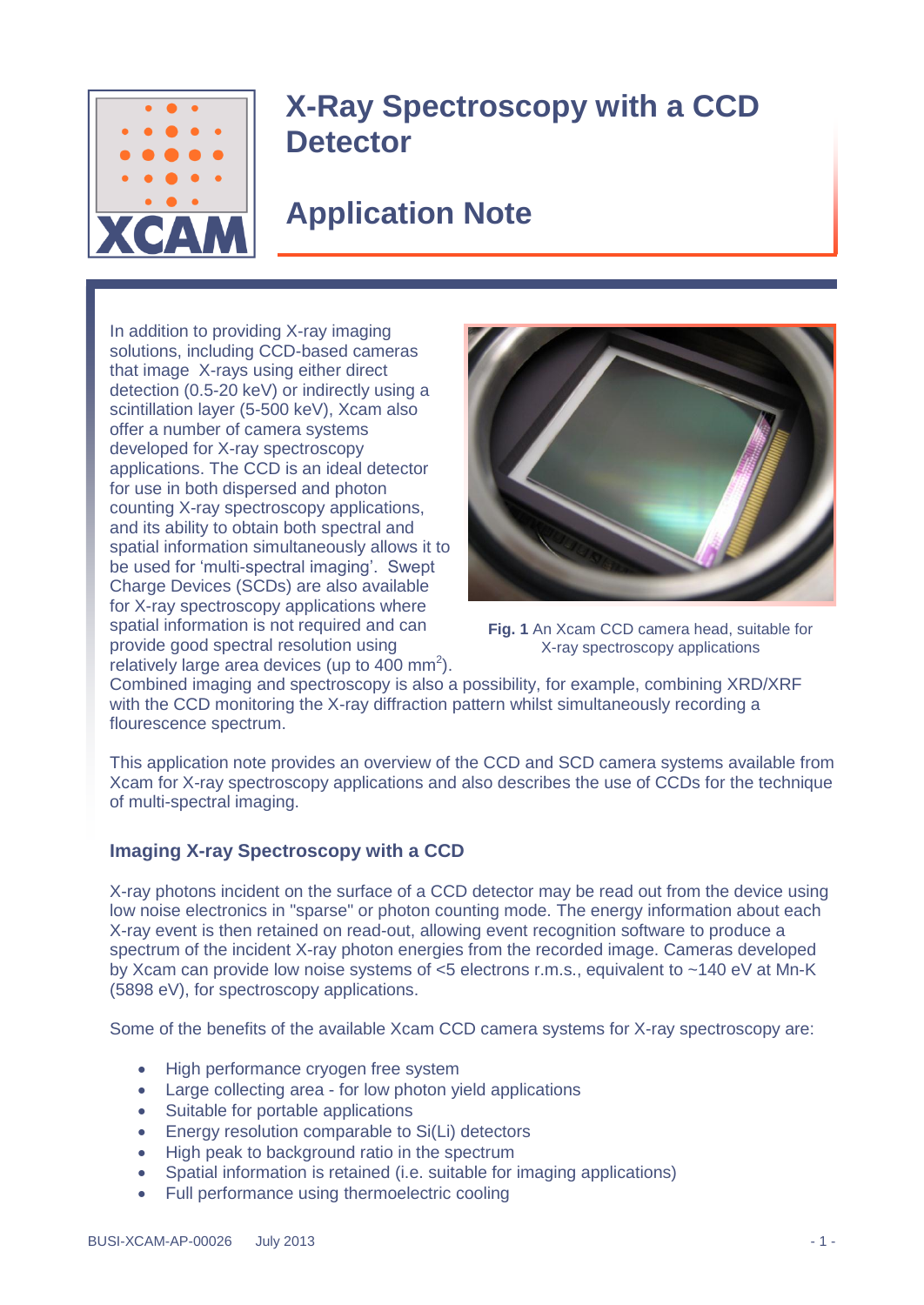Figure 1 above shows one of the available Xcam CCD camera systems suitable for X-ray spectroscopy applications featuring a 2k x 2k pixel (13.5 um pixel) device. Figure 2 shows the same CCD camera system revealing the water cooling, vacuum pump and CCD headboard connectors on the side of the camera head.



**Fig. 2** An Xcam CCD camera head, suitable for X-ray spectroscopy applications

### **Non-imaging X-ray Spectroscopy with a CCD**

Swept Charge Devices (SCDs), such as e2v technologies CCD54 and CIXS devices (see Figures 3 and 4 respectively), offer a low cost, large area, fast read-out alternative to the CCD, for situations where spatial information is not required. These devices are designed to operate at temperatures that can be achieved using Peltier cooling, so that liquid nitrogen is not required, making them a good replacement for the Si(Li), PIN and SDD devices.

Some of the features of SCDs include:

- Low cost
- **Efficient detection over the 0.5-10 keV band**
- Large area, up to 400 mm<sup>2</sup>
- Typically ~5 electrons r.m.s. noise, giving 80 eV FWHM at 1 keV and 130 eV FWHM at 6 keV
- Peak to background ratio of 4000:1 with collimation
- Suitable replacement for Si(Li), PIN and SDD devices
- Can be operated warm requiring no liquid Nitrogen for cooling
- Fast read-out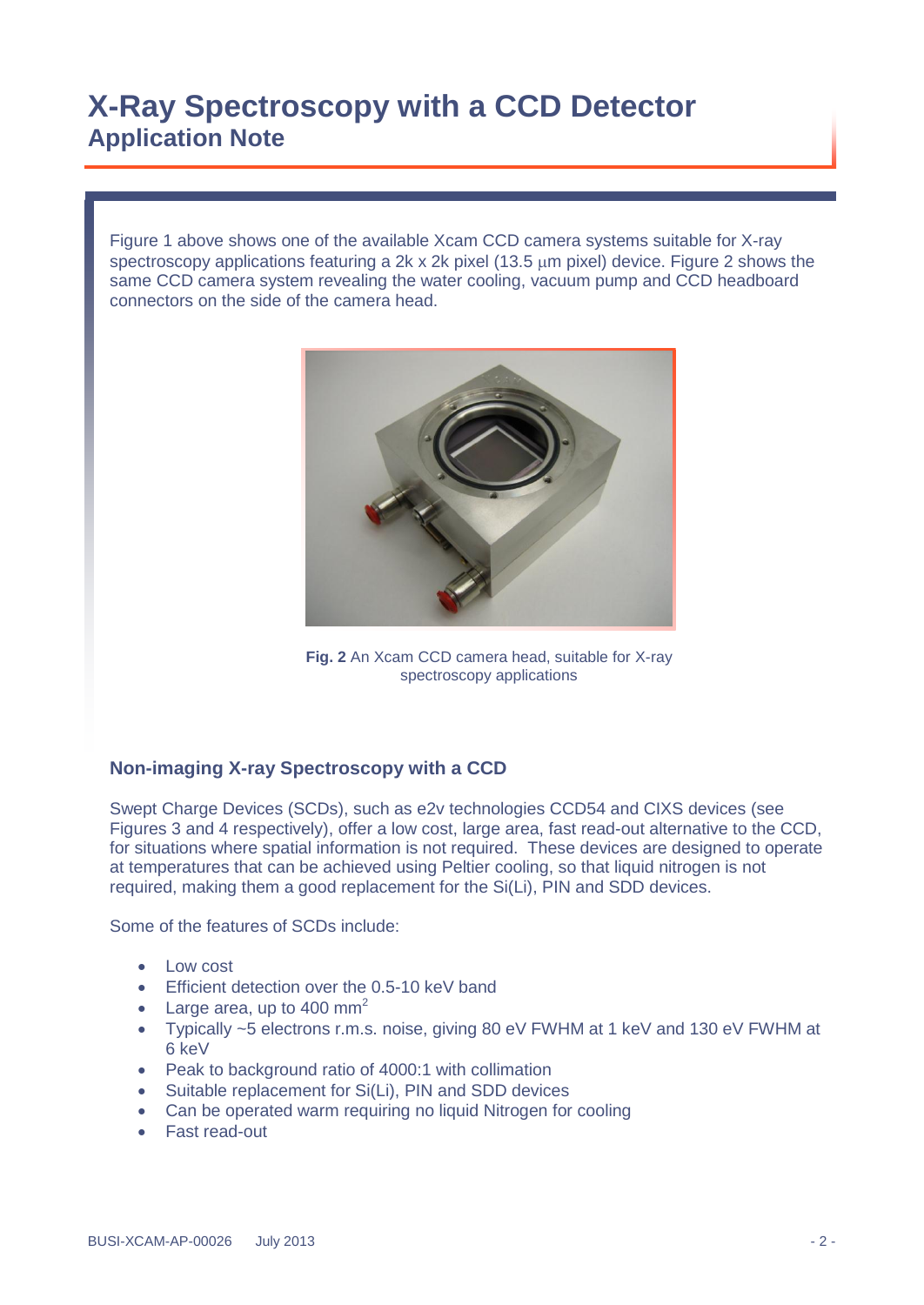



**Fig. 3** An e2v technologies CCD54

**Fig. 4** A CIXS device featuring four CCD54 detectors in one ceramic package

Figure 5 shows a spectrum obtained from Vanadium using an SCD, showing the good peak to background of in excess of 3000:1 (without collimation) that can be achieved.



**Fig. 5** Recorded X-ray spectrum of fluorescence from a Vanadium target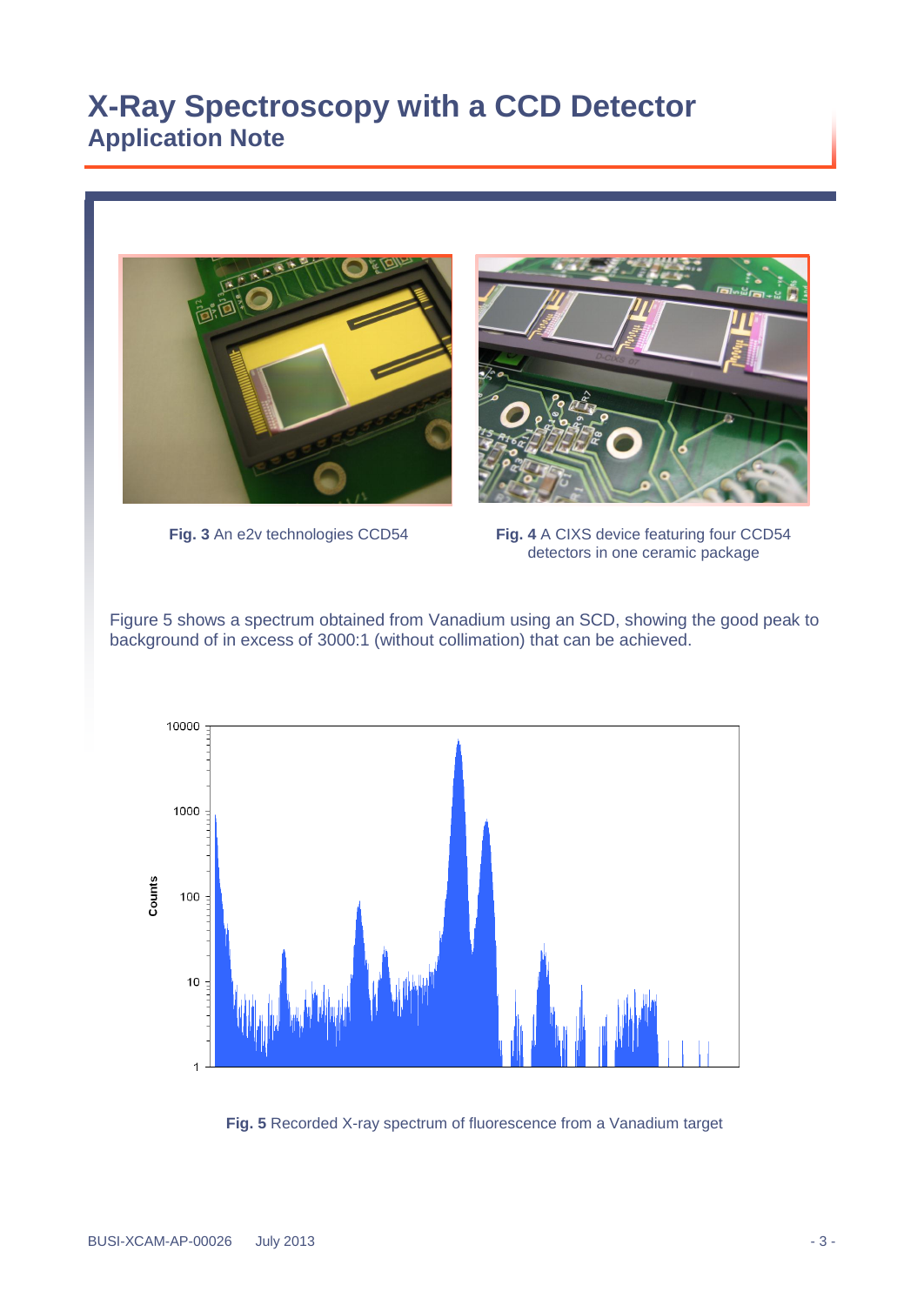#### **Dispersed X-ray Spectroscopy**

In dispersed X-ray spectroscopy (using for example a grating or crystal), the CCD chip is used for detection of the dispersed spectrum, where the energy is determined from the positional information. Figure 6 shows a CCD recorded spectrum of  $V$  K $\alpha$  produced by inserting a wire probe near the electron beam of an Electron Beam Ion Trap (EBIT) [1].

Some of the camera specifications offered by Xcam for spectroscopy systems are:

- Direct detection of X-rays for optimisation of the detection system
- Cryogen-free thermoelectric cooling, with supplementary air or water-cooling
- A selection of entrance windows are available for optimal transmission at the energy range of interest
- Possibility of direct coupling to the user's vacuum system or even installation of the sensor in the user's chamber
- 14 bit or 16 bit digitisation
- Typically <5 electrons r.m.s. noise, dependent on CCD type used
- Full software control of the system including, readout parameters, binning and windowing modes



**Fig. 6** A recorded V Kα spectrum obtained by inserting a wire probe near the electron beam of an EBIT. The spectrum is fitted by a sum of three Lorentzians with the residuals also shown (image used courtesy of Joshua Silver)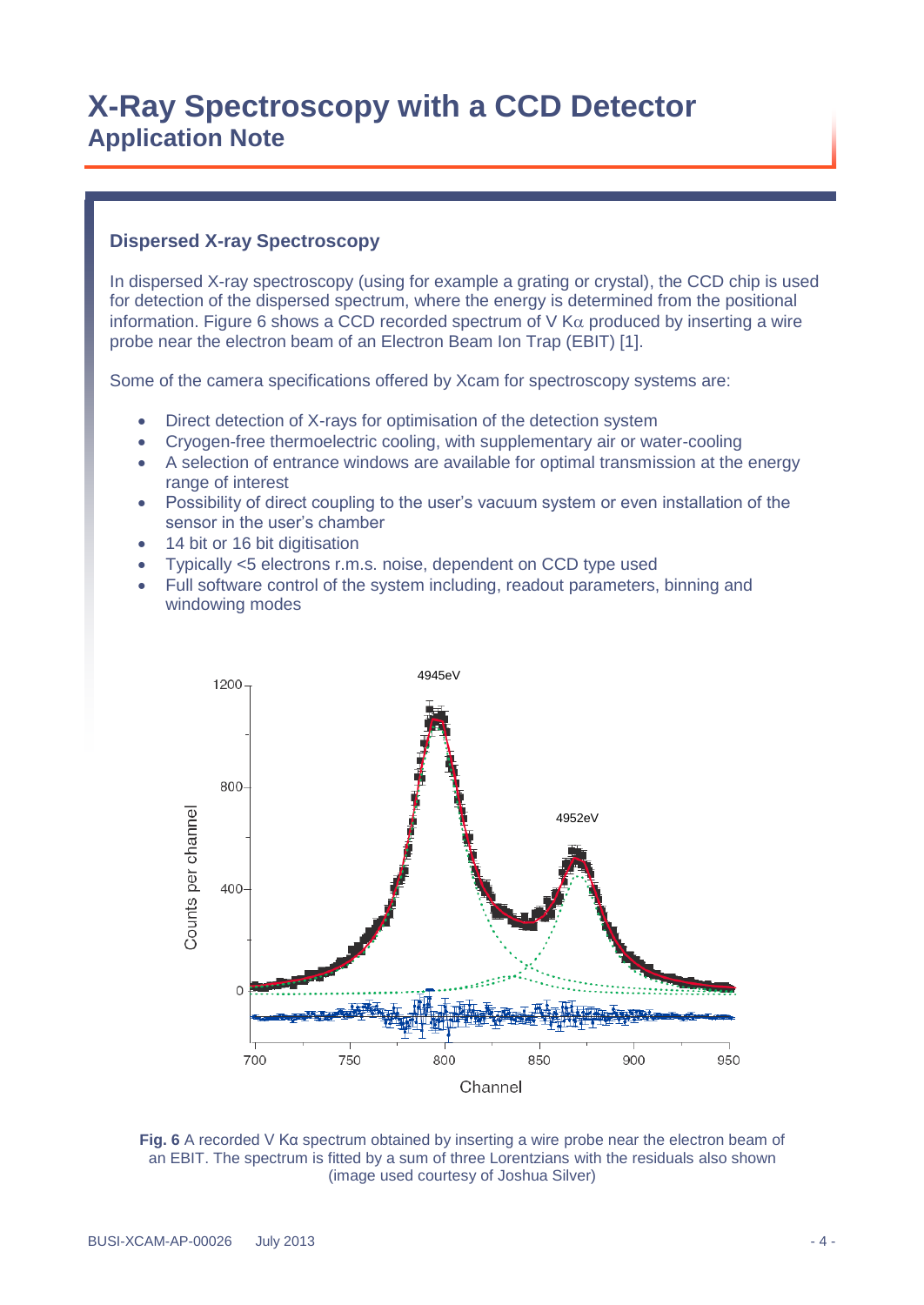### **Photon Counting Spectroscopy**

The low noise of CCDs (2-10 electrons r.m.s.), and high stopping power over the 0.5-10 keV range, makes the CCD the ideal photon counting detector for X-ray spectroscopy applications, for example in X-ray Fluorescence (XRF).

An example X-ray spectrum obtained using an Xcam spectroscopy system is shown in Figure 7 below. The spectrum shows the L and M line emission from Pb and Sn, together with trace elemental lines arising from the test system; Fe, Ni and Cr from the steel chamber, W from the X-ray source; and Si from the CCD.



**Fig. 7** An example of fluorescence from PbSn solder spectrum obtained using an SCD

Key features of photon-counting X-ray spectroscopy systems available from Xcam are:

- Cryogen-free operation using a thermoelectric cooler
- Typical Operating Temperature of -35°C, depending on user requirement
- Resolution of ~140 eV at Mn-K (5898 eV)
- Active area of 1-6  $\text{cm}^2$  dependant on CCD type (ideal for low photon flux applications)
- Count rate 20000/s
- High detection efficiency over 0.5-10 keV band
- Full software control of your system including, readout parameters, binning and windowing modes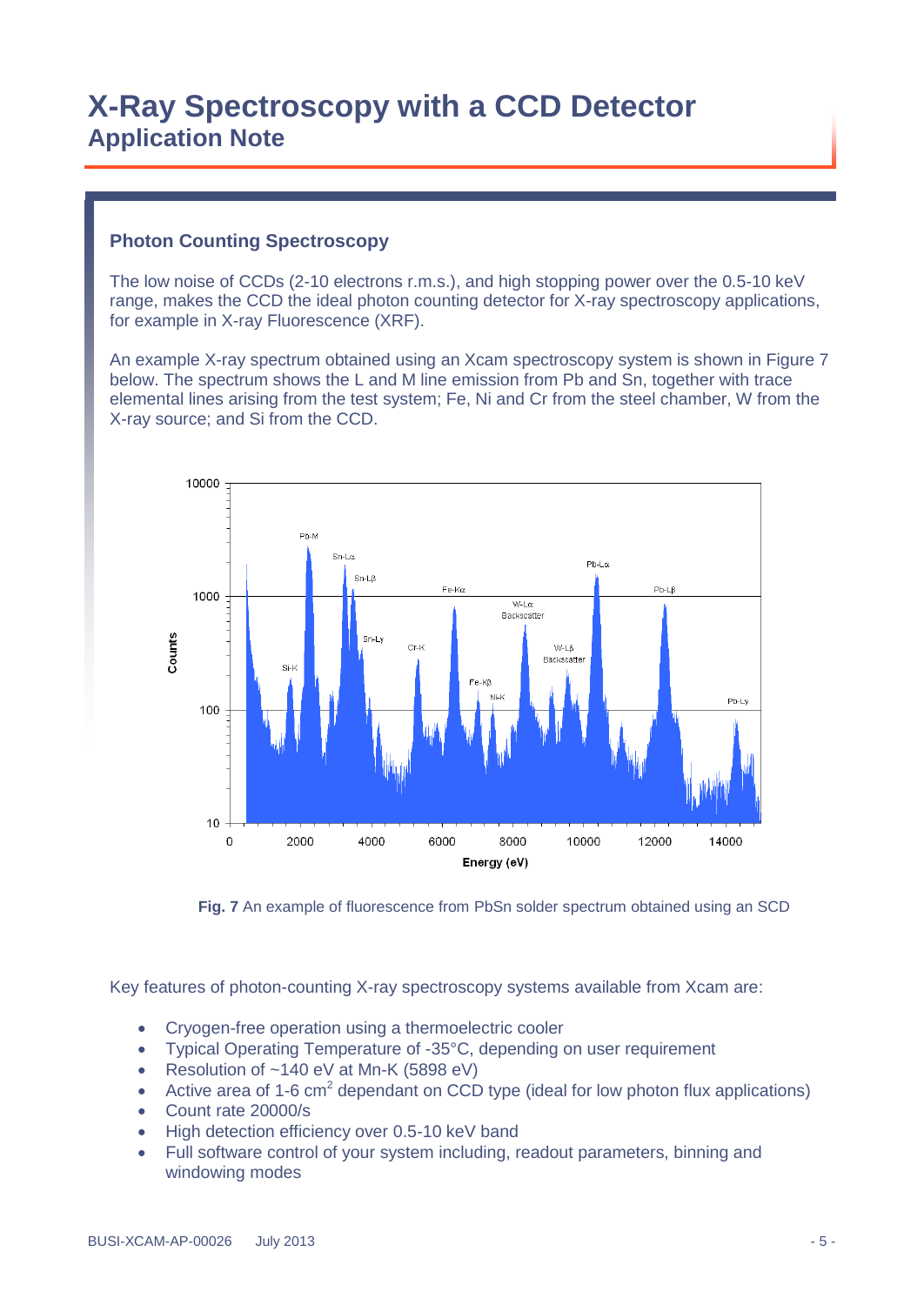#### **Multi-spectral Imaging – Combining X-ray Spectroscopy with Imaging**

At the same time as a spectrum is being recorded, the CCD can also record an image from the sample; examples below show this technique being used in both X-ray diffraction (XRD) and projection microscopy applications.

The CaF spectrum, shown in Figure 8, is of a powder sample having 3% CaF component, superimposed on an Fe-55 spectrum. When operating in photon-counting mode, a key result of CCD X-ray spectroscopy technology is that it is possible to obtain a spectrum of the incident photon energies, whilst also obtaining spatial information at the same time.



**Fig. 8** A recorded CaF spectrum from a powder sample that has a 3% CaF component, superimposed on an Fe-55 spectrum



**Fig. 9** Simultaneous XRD (rings) and XRF (background) image obtained from a Corundum sample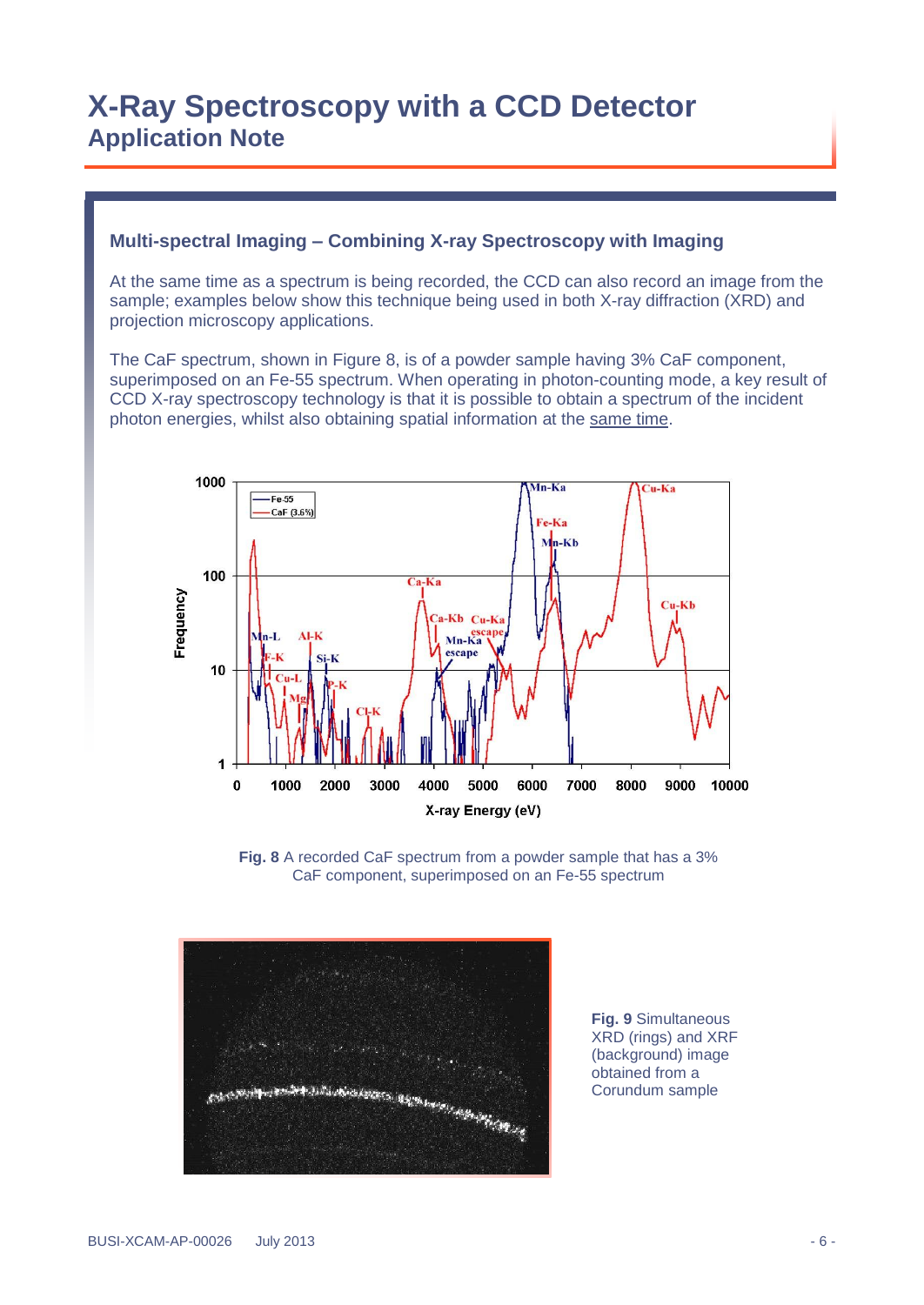The technique of multi-spectral imaging (an X-ray Projection Microscopy technique) using an Xcam camera system has been investigated by the Commonwealth Scientific and Industrial Research Organisation (CSIRO) in Australia. Figure 10 shows three images acquired simultaneously by use of multi-spectral imaging at 3.3, 1.7 and 5.0 keV from (upper left-to-right respectively) and (lower) a projected density distribution obtained by phase retrieval from these images. This image was published in the *Journal of Microscopy*, vol. 207, pt. 2, August 2002, page 93, and is shown here with Blackwell's permission [2].

Further information about this application, using Xcam hardware for X-ray projection microscopy, can be found in the Xcam application note: "X-Ray Projection Microscopy with a CCD Detector", available from Xcam, or by download from the Xcam website.



Fig. 10 Three images of 9  $\mu$ m latex spheres acquired simultaneously using multi-spectral imaging at 3.3, 1.7 and 5.0 keV (upper left-to-right respectively) and (lower) a projected density distribution obtained by phase retrieval from the three images